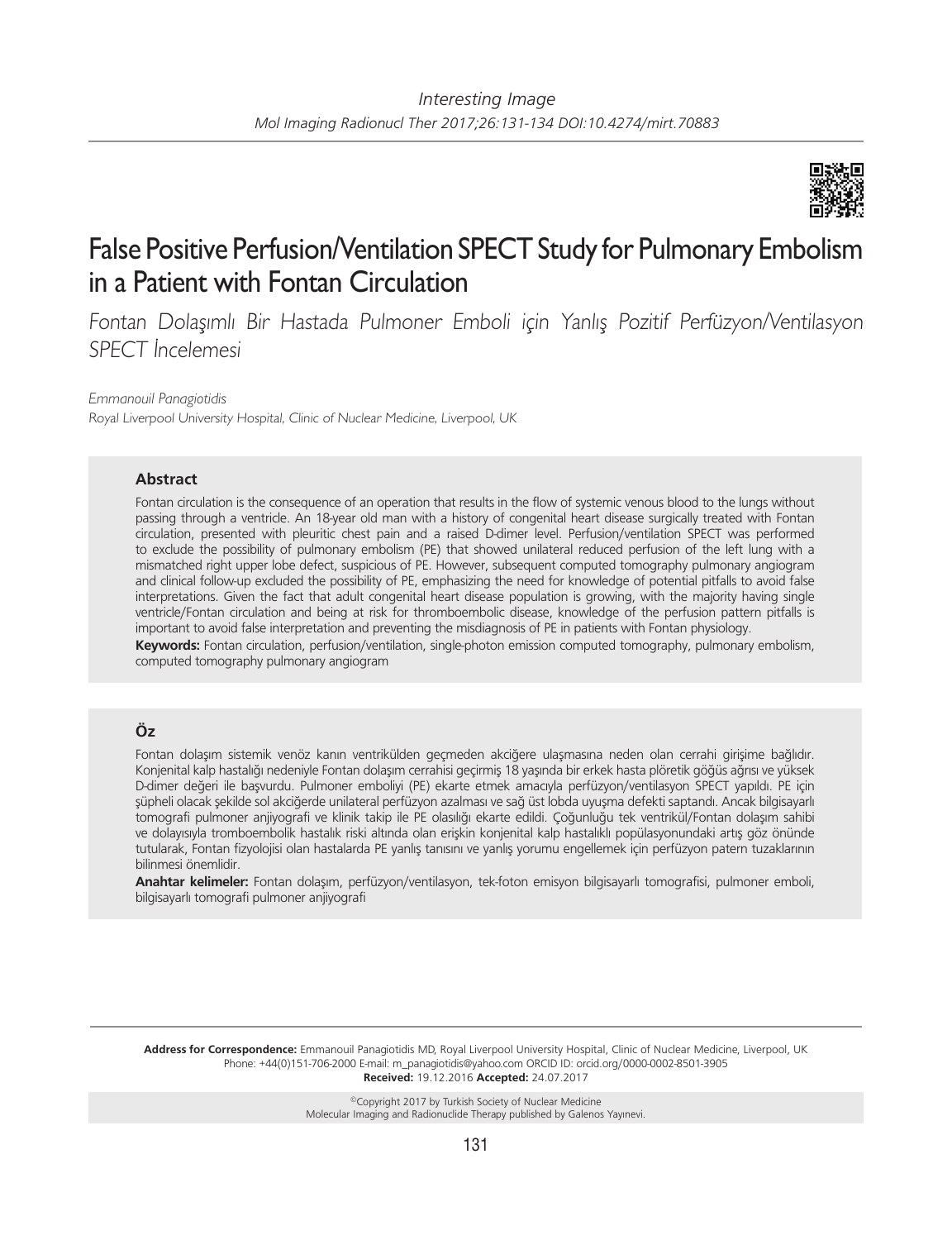

Figure 1. SPECT: First row: Ventilation with technegas, second row: Perfusion with 200 MBq of Tc-99m MAA, and third row: Subtraction of anterior, left lateral, MIP and transaxial images. There is satisfactory ventilation in both lungs. However, there is nearly no perfusion in the left lung (cross in transaxial images). Moreover, there is a subsegmental perfusion/ventilation mismatched defect in the right upper lobe, raising the possibility of pulmonary embolism (PE)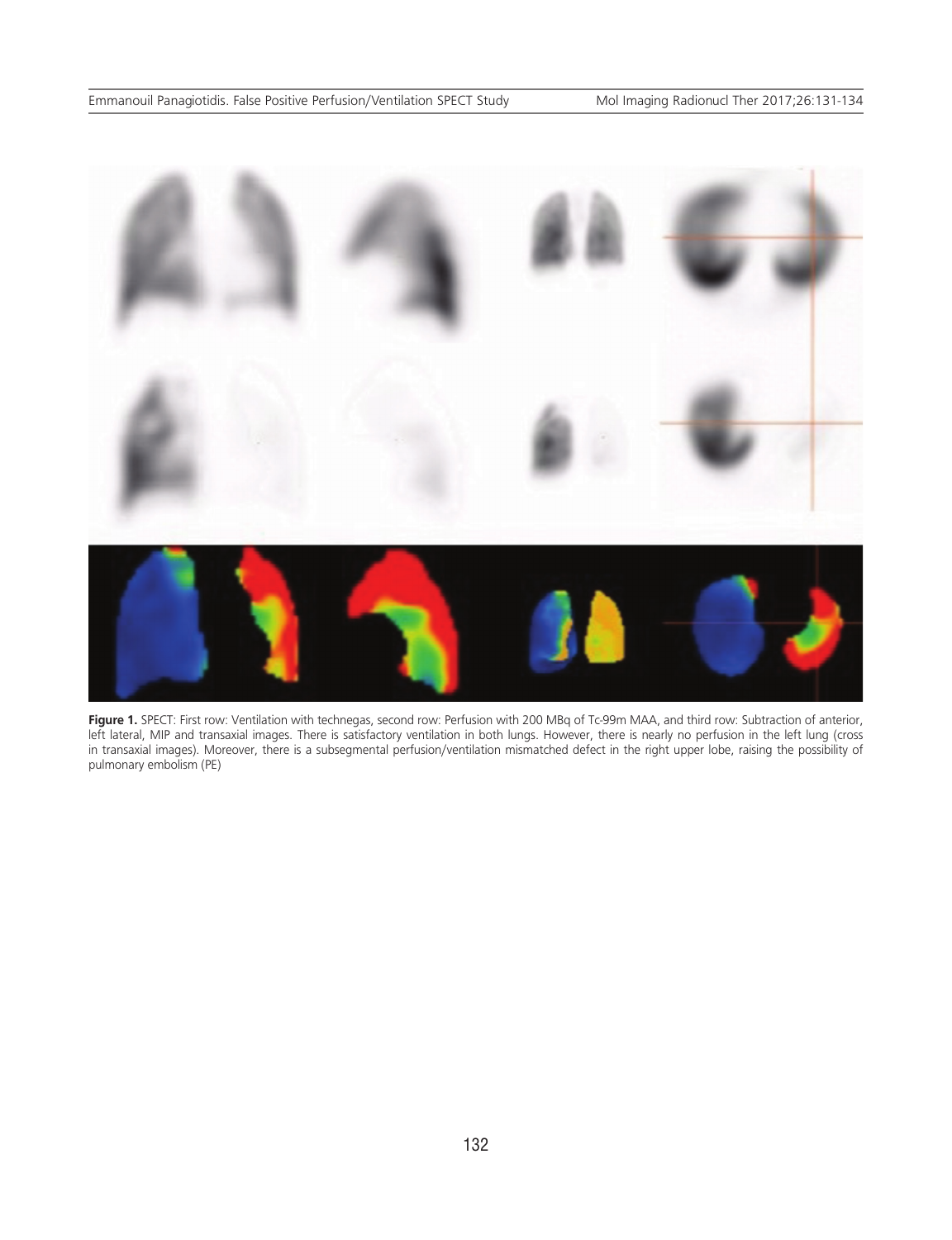

**Figure 2.** Computed tomography (CT) pulmonary angiogram coronal and transaxial images below the level of the carina. A extra cardiac conduit demonstrated with the superior vena cava (SVC) to pulmonary arteries (PA) and a stent within the intra-thoracic inferior vena cava (IVC) which enters the right PA resulting to single ventricle/Fontan physiology. There is non-opacified blood within the stent as a result of passive venous supply to the lungs in Fontan circulation and IV contrast seen within the stent post upper extremity contrast administration and passive venous supply to the lungs. There is also a hypoplastic right ventricle. The peripheral PA are patent with no evidence of distal PE. There is ground glass shadowing in the right upper lobe with minor cystic changes, which could represent an atypical infection.

The Fontan procedure refers to any surgical procedure that leads to systemic flow of venous blood to the lungs without passing through a ventricle. In 1971, Fontan and Baudet (1) described a surgical procedure for repair of tricuspid atresia that was built on experimental and clinical research since the 1940s. The principle of the Fontan operation is diversion of systemic venous return directly to the PA, thus by-passing the right ventricle when the latter is nonexistent, too small, or dysfunctional (2).

Thromboembolism can be a significant cause of morbidity and mortality after the Fontan operation, with contributing risk factors including low flow state, stasis in venous pathways, right to left shunt, blind cul de sacs, prosthetic materials and/or arrhythmias (3,4,5). It has been demonstrated that the prevalence of silent PE in adult patients with Fontan circulation was 17%, while the long-term hemodynamic implications of this with respect to Fontan attrition over time have been unknown (3). Fontan circulation can mimic PE on perfusion lung imaging. Unilaterally decreased relative lung perfusion is the most common perfusion abnormality seen in patients with congenital heart disease such as congenital absence of PA, wherein ipsilateral lung perfusion occurs through collaterals from bronchial arteries that cannot be assessed by lung perfusion except in patients with a functioning right to left shunt (6). Other differential diagnoses of unilateral absence of lung perfusion include pulmonary aplasia (absence of ipsilateral PA, absence of ipsilateral pulmonary tissue, and bronchus terminating in dilated blind pouch), hyperlucent lung syndrome, and tetralogy of Fallot (7). However, the most common pattern in perfusion scan of congenital heart disease is unilateral decreased lung perfusion, as in our case (8).

Several methods to minimize misdiagnosis of PE in Fontan patients have been proposed. Misinformation regarding pulmonary flow patterns can occur because of preferential blood flow from the SVC to the right PA and from the IVC to the left PA. A proposed protocol to resolve this problem includes injection of macroaggregates for perfusion scanning into the arm and any foot vein. Moreover, the timing of image acquisition with contrast during CT pulmonary angiography is also critical to prevent false positive diagnoses.

Given the fact that adult congenital heart disease population is growing, with the majority having single ventricle/Fontan circulation and being at risk for thromboembolic disease, knowledge of the perfusion pattern pitfalls is important to avoid false interpretation and preventing the misdiagnosis of PE in patients with Fontan physiology